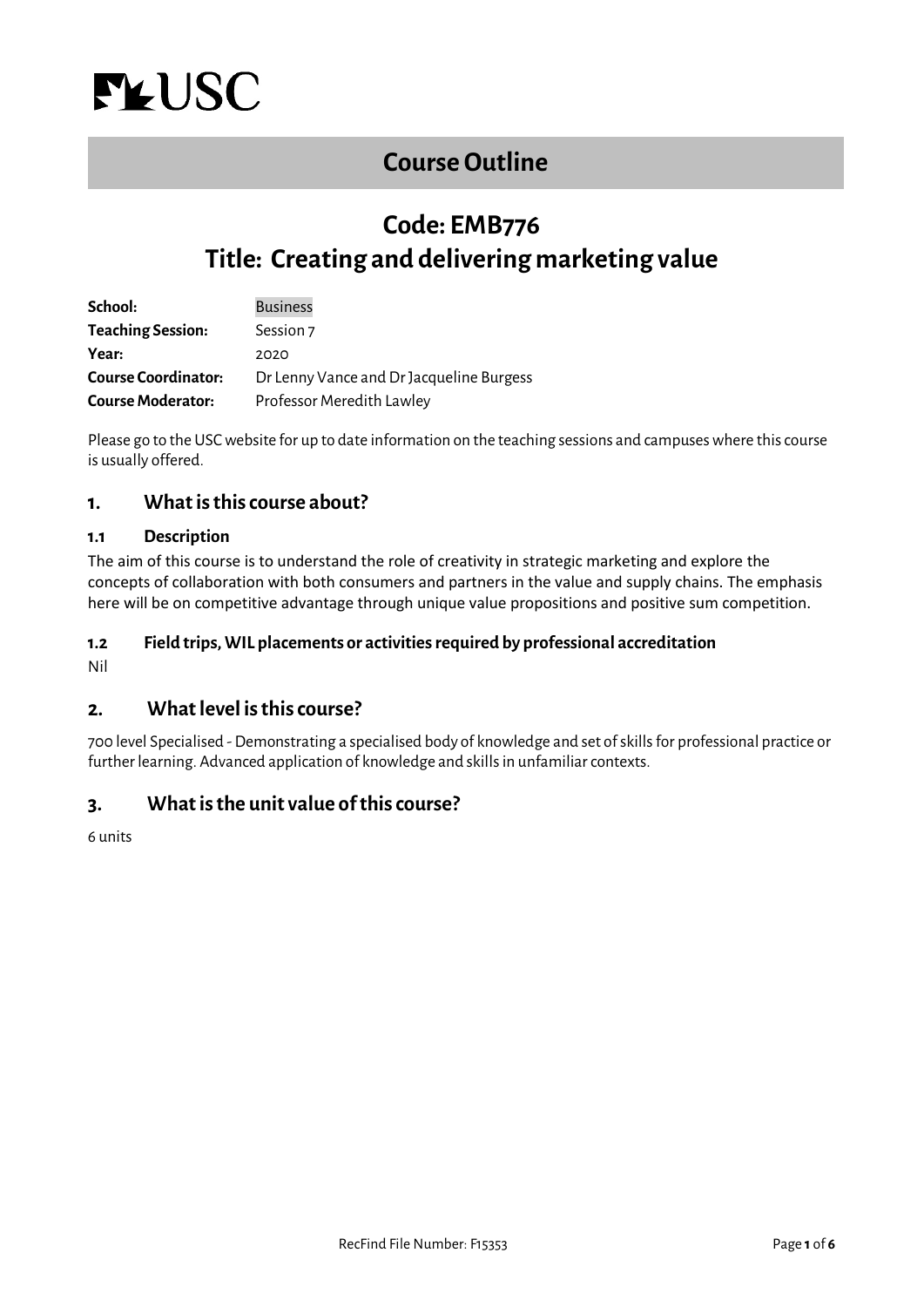# **4. How does this course contribute to my learning?**

| <b>Specific Learning Outcomes</b><br>On successful completion of this course, you<br>should be able to:               | <b>Assessment tasks</b><br>You will be assessed on the<br>learning outcomes in task/s: | <b>Graduate Qualities or</b><br><b>Professional Standards mapping</b><br>Completing these tasks successfully<br>will contribute to: |
|-----------------------------------------------------------------------------------------------------------------------|----------------------------------------------------------------------------------------|-------------------------------------------------------------------------------------------------------------------------------------|
| Understand the key concepts of marketing<br>strategy.                                                                 | 1 and $2$                                                                              | Career-ready.                                                                                                                       |
| Examine and apply the concepts of<br>strategic marketing and provide clear<br>justification for your decision making. | $\overline{2}$                                                                         | Creative and critical thinking.                                                                                                     |
| Demonstrate effective written<br>communication skills using digital<br>formats.                                       | 1 and $2$                                                                              | Communication<br>Career-ready.                                                                                                      |

# **5. Am I eligible to enrol in this course?**

Refer to th[e USC Glossary of terms](http://www.usc.edu.au/learn/the-usc-experience/study-locations/study-at-caboolture/glossary-of-terms) for definitions of "pre-requisites, co-requisites and anti-requisites".

### **5.1 Enrolment restrictions**

Must be enrolled in BU791

### **5.2 Pre-requisites**

EMB752

### **5.3 Co-requisites**

Nil

### **5.4 Anti-requisites**

MBA726 or MKG701

### **5.5 Specific assumed prior knowledge and skills (where applicable)**

N/A

## **6. How am I going to be assessed?**

### **6.1 Grading scale**

Standard –High Distinction (HD), Distinction (DN), Credit (CR), Pass (PS), Fail (FL)

### **6.2 Details of early feedback on progress**

Assessment details and expectations will be discussed in class in the first session. Students will be encouraged to share their ideas for assignment 1 and receive verbal feedback in class prior to submission. Feedback from Assignment 1 and discussions in the second block of classes will help students to prepare for the second piece of assessment.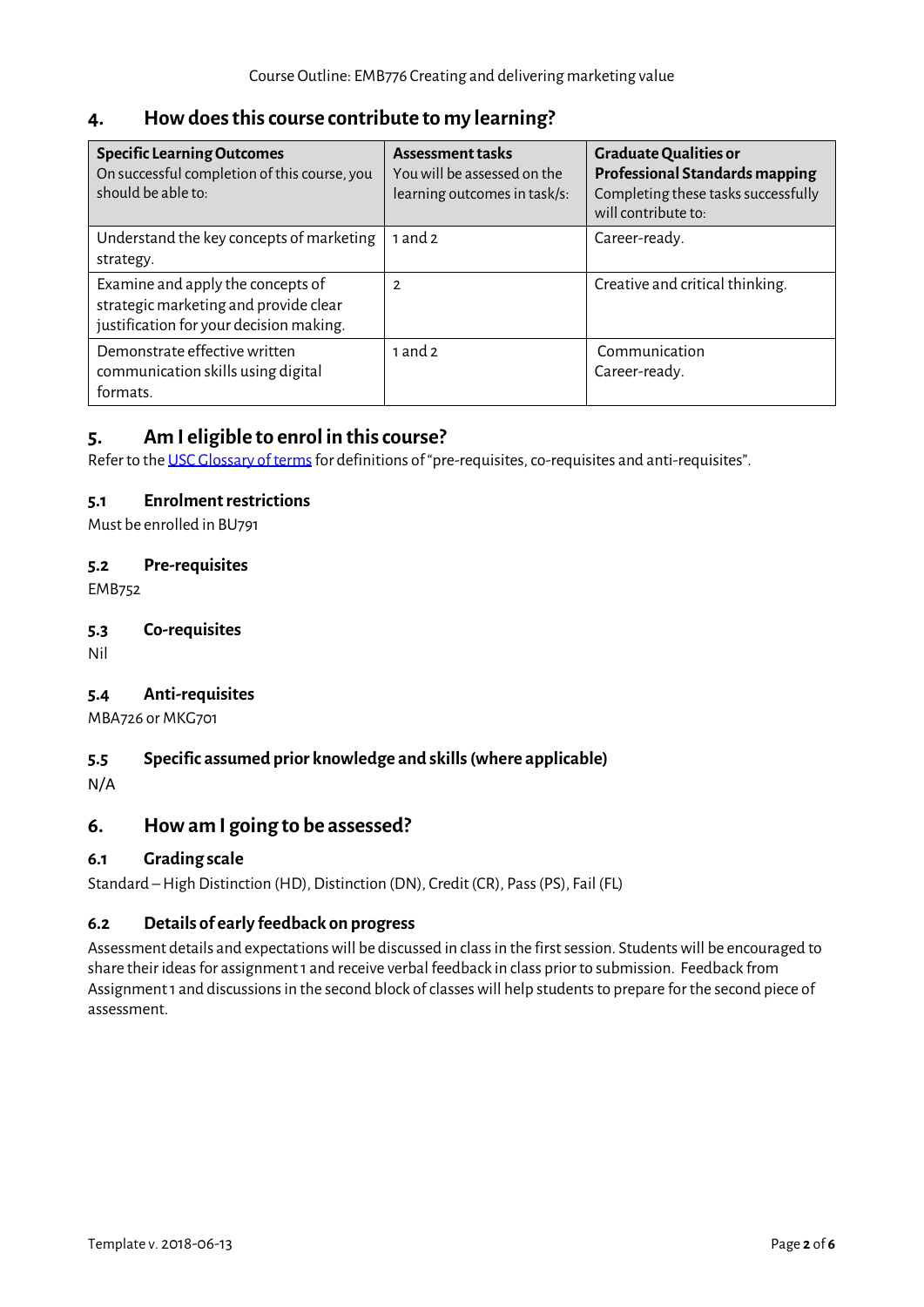| <b>Task</b><br>No. | <b>Assessment</b><br><b>Product</b>                 | <b>Individual</b><br>or Group | Weighting<br>% | What is the<br>duration / length?                 | When should<br>I submit?        | Where should I<br>submit it?                             |
|--------------------|-----------------------------------------------------|-------------------------------|----------------|---------------------------------------------------|---------------------------------|----------------------------------------------------------|
|                    | Artefact -<br>Creative, and<br><b>Written Piece</b> | Individual                    | 40%            | 1,000 words                                       | Week 4<br>Monday<br>5.00pm AEST | Online Assignment<br>Submission with<br>Plagiarism check |
| $\mathcal{P}$      | Report                                              | Individual                    | 60%            | Slide deck<br>equivalent to<br>2,000 words report | Week 7<br>Monday<br>5.00pm AEST | Online Assignment<br>Submission with<br>Plagiarism check |
|                    |                                                     |                               | 100%           |                                                   |                                 |                                                          |

### **6.3 Assessment tasks**

## **Assessment1: Company Marketing Blog**

| Goal:     | The purpose of this task is for you to write two blog posts of no more than 500 words each.<br>Based on recent marketing trends related to distribution/place and<br>communications/promotion, identify and report on how two issues have impacted on<br>customers or business operations.                      |  |
|-----------|-----------------------------------------------------------------------------------------------------------------------------------------------------------------------------------------------------------------------------------------------------------------------------------------------------------------|--|
| Product:  | Artefact - Creative, and Written Piece                                                                                                                                                                                                                                                                          |  |
| Format:   | See Blackboard for further details.                                                                                                                                                                                                                                                                             |  |
| Criteria: | Demonstration of an understanding and application of innovative marketing concepts.<br>$\bullet$<br>Identification and critical analysis of pertinent marketing issues in a business context.<br>$\bullet$<br>Application of an appropriate and professional blog format and communication skills.<br>$\bullet$ |  |

#### **Assessment Task 2: Marketing Pitch and Report**

| <b>Goal:</b> | You will demonstrate understanding of breadth of knowledge and application of marketing<br>strategy and innovation theory by preparing a marketing strategy and implementation plan that<br>reflects marketing practice in a digital age.                                                                                                                                                                                          |  |  |
|--------------|------------------------------------------------------------------------------------------------------------------------------------------------------------------------------------------------------------------------------------------------------------------------------------------------------------------------------------------------------------------------------------------------------------------------------------|--|--|
| Product:     | Report                                                                                                                                                                                                                                                                                                                                                                                                                             |  |  |
| Format:      | Digital presentation (e.g. PowerPoint slide deck) . See Blackboard for further details.                                                                                                                                                                                                                                                                                                                                            |  |  |
| Criteria:    | Demonstration of breadth of knowledge of theory and concepts of innovation and<br>marketing strategy in the digital age.<br>Development and articulation of a contemporary marketing strategy<br>Development and justification of a relevant tactical implementation and evaluation<br>plan.<br>Effective communication and presentation skills including the organisation, flow<br>$\bullet$<br>and visual appeal of the content. |  |  |

# **7. Directed study hours**

| Location:        | Directed study hours for location:             |  |
|------------------|------------------------------------------------|--|
| $\mid$ On campus | 18 hours in distributed block format on campus |  |

## **8. What resources do I need to undertake this course?**

Please note that course information, including specific information of recommended readings, learning activities, resources, weekly readings, etc. are available on the course Blackboard site. Please log in as soon as possible.

### **8.1 Prescribed text(s) or course reader**

Nil.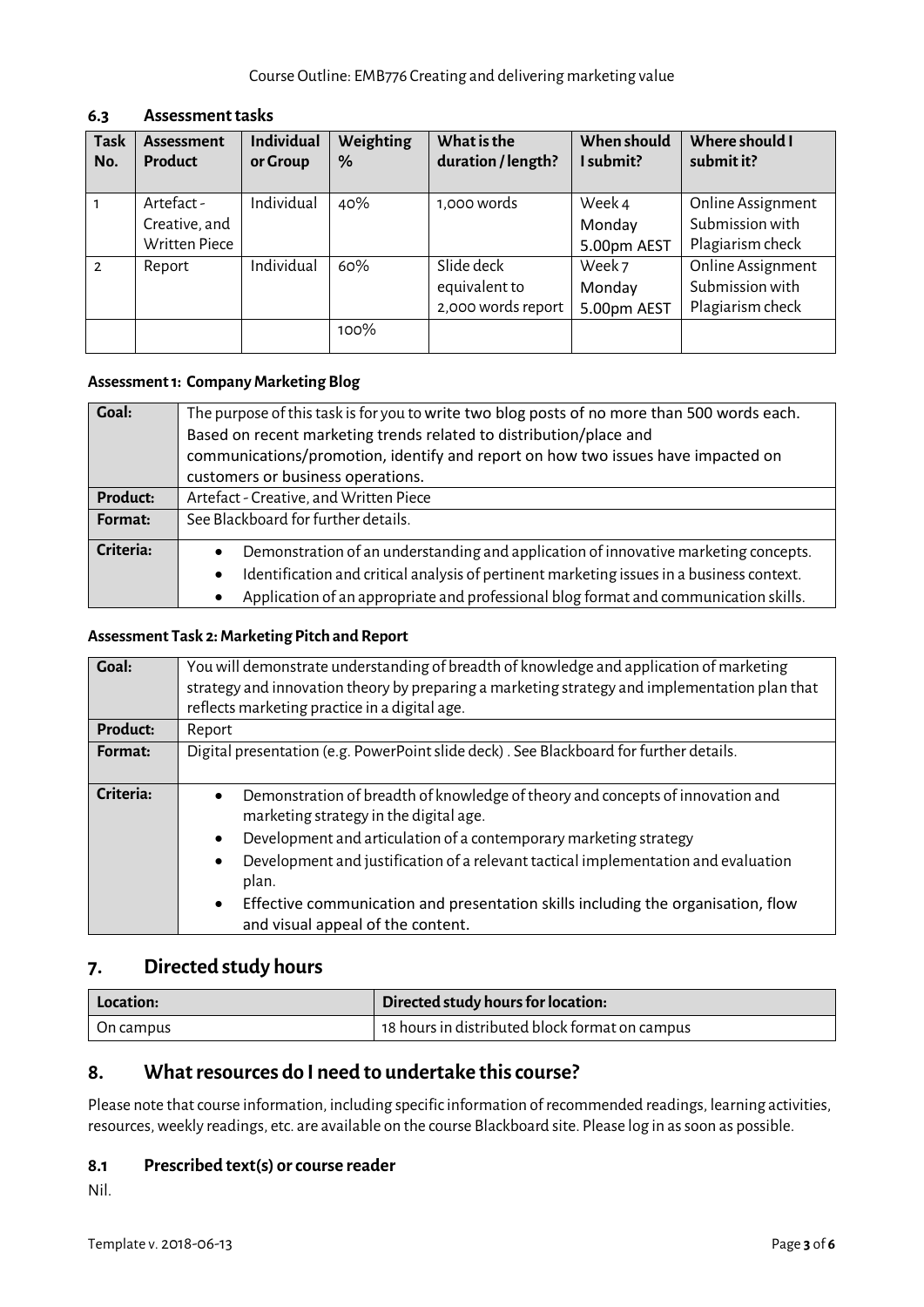### **8.2 Specific requirements**

Nil.

## **9. How are risks managed in this course?**

Health and safety risks for this course have been assessed as low.

It is your responsibility as a student to review course material, search online, discuss with lecturers and peers, and understand the health and safety risks associated with your specific course of study. It is also your responsibility to familiarise yourself with the University's general health and safety principles by reviewing the online Health [Safety and Wellbeing training module for students,](https://online.usc.edu.au/webapps/blackboard/content/listContentEditable.jsp?content_id=_632657_1&course_id=_14432_1) and following the instructions of the University staff.

## **10. What administrative information is relevant to this course?**

#### **10.1 Assessment: Academic Integrity**

Academic integrity is the ethical standard of university participation. It ensures that students graduate as a result of proving they are competent in their discipline. Thisis integral in maintaining the value of academic qualifications. Each industry has expectations and standards of the skills and knowledge within that discipline and these are reflected in assessment.

Academic integrity means that you do not engage in any activity that is considered to be academic fraud; including plagiarism, collusion or outsourcing any part of any assessment item to any other person. You are expected to be honest and ethical by completing all work yourself and indicating in your work which ideas and information were developed by you and which were taken from others. You cannot provide your assessment work to others. You are also expected to provide evidence of wide and critical reading, usually by using appropriate academic references.

In order to minimise incidents of academic fraud, this course may require that some of its assessment tasks, when submitted to Blackboard, are electronically checked through SafeAssign. This software allows for text comparisons to be made between your submitted assessment item and all other work that SafeAssign has access to.

### **10.2 Assessment: Additional requirements**

#### **Eligibility for Supplementary Assessment**

Your eligibility for supplementary assessment in a course is dependent of the following conditions applying:

- a) The final mark is in the percentage range 47% to 49.4%
- b) The course is graded using the Standard Grading scale
- c) You have not failed an assessment task in the course due to academic misconduct

#### **10.3 Assessment: Submission penalties**

Late submission of assessment tasks will be penalised at the following maximum rate:

- 5% (of the assessment task's identified value) per day for the first two days from the date identified as the due date for the assessment task.
- 10% (of the assessment task's identified value) for the third day
- 20% (of the assessment task's identified value) for the fourth day and subsequent days up to and including seven days from the date identified as the due date for the assessment task.
- A result of zero is awarded for an assessment task submitted after seven days from the date identified as the due date for the assessment task.

Weekdays and weekends are included in the calculation of days late.

To request an extension, you must contact your Course Coordinator and supply the required documentation to negotiate an outcome.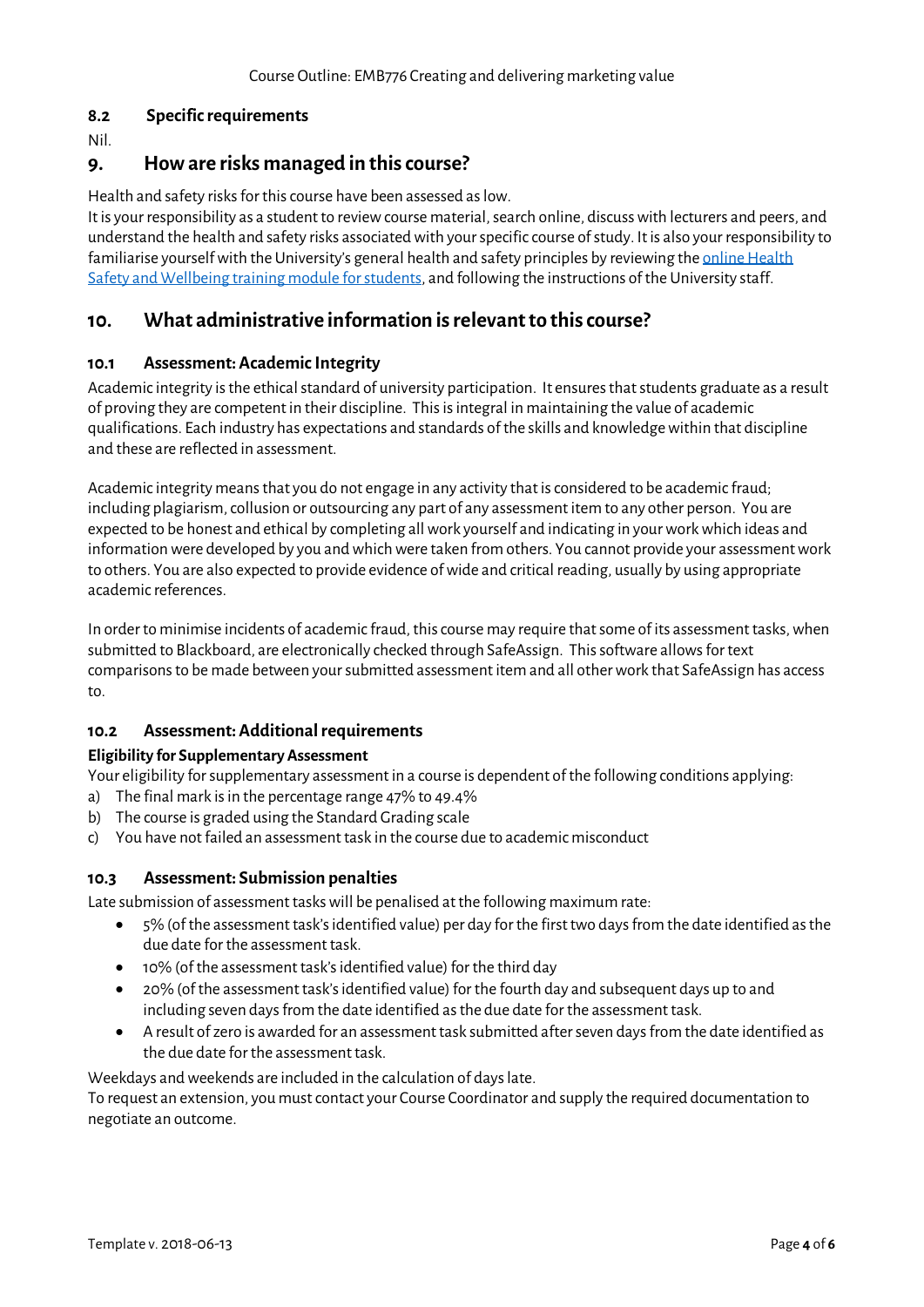## **10.4 Study help**

In the first instance, you should contact your tutor, then the Course Coordinator. Additional assistance is provided to all students through Academic Skills Advisers. To book an appointment or find a drop-in session go to Student Hub.

Contact Student Central for further assistance: +61 7 5430 2890 or [studentcentral@usc.edu.au](mailto:studentcentral@usc.edu.au)

## **10.5 Wellbeing Services**

Student Wellbeing Support Staff are available to assist on a wide range of personal, academic, social and psychological matters to foster positive mental health and wellbeing for your success. Student Wellbeing is comprised of professionally qualified staff in counselling, health and disability Services.

Ability Advisers ensure equal access to all aspects of university life. If your studies are affected by a disability, mental health issue, learning disorder, injury or illness, or you are a primary carer for someone with a disability, [AccessAbility Services](https://www.usc.edu.au/learn/student-support/accessability-services/documentation-requirements) can provide assistance, advocacy and reasonable academic adjustments.

To book an appointment with either service go to [Student Hub,](https://studenthub.usc.edu.au/students/login?ReturnUrl=%2f) email [studentwellbeing@usc.edu.au](mailto:studentwellbeing@usc.edu.au) or [accessability@usc.edu.au](mailto:accessability@usc.edu.au) or call 07 5430 1226

### **10.6 Links to relevant University policy and procedures**

For more information on Academic Learning & Teaching categories including:

- Assessment: Courses and Coursework Programs
- Review of Assessment and Final Grades
- Supplementary Assessment
- Administration of Central Examinations
- Deferred Examinations
- Student Academic Misconduct
- Students with a Disability

Visit the USC website:

<http://www.usc.edu.au/explore/policies-and-procedures#academic-learning-and-teaching>

### **10.7 General Enquiries**

**In person:**

- **USC Sunshine Coast** Student Central, Ground Floor, Building C, 90 Sippy Downs Drive, Sippy Downs
- **USC Moreton Bay** Service Centre, Ground Floor, Foundation Building, Gympie Road, Petrie
- **USC SouthBank** Student Central, Building A4 (SW1), 52 Merivale Street, South Brisbane
- **USC Gympie** Student Central, 71 Cartwright Road, Gympie
- **USC Fraser Coast -** Student Central, Student Central, Building A, 161 Old Maryborough Rd, Hervey Bay
- **USC Caboolture -** Student Central, Level 1 Building J, Cnr Manley and Tallon Street, Caboolture

**Tel:** +61 7 5430 2890